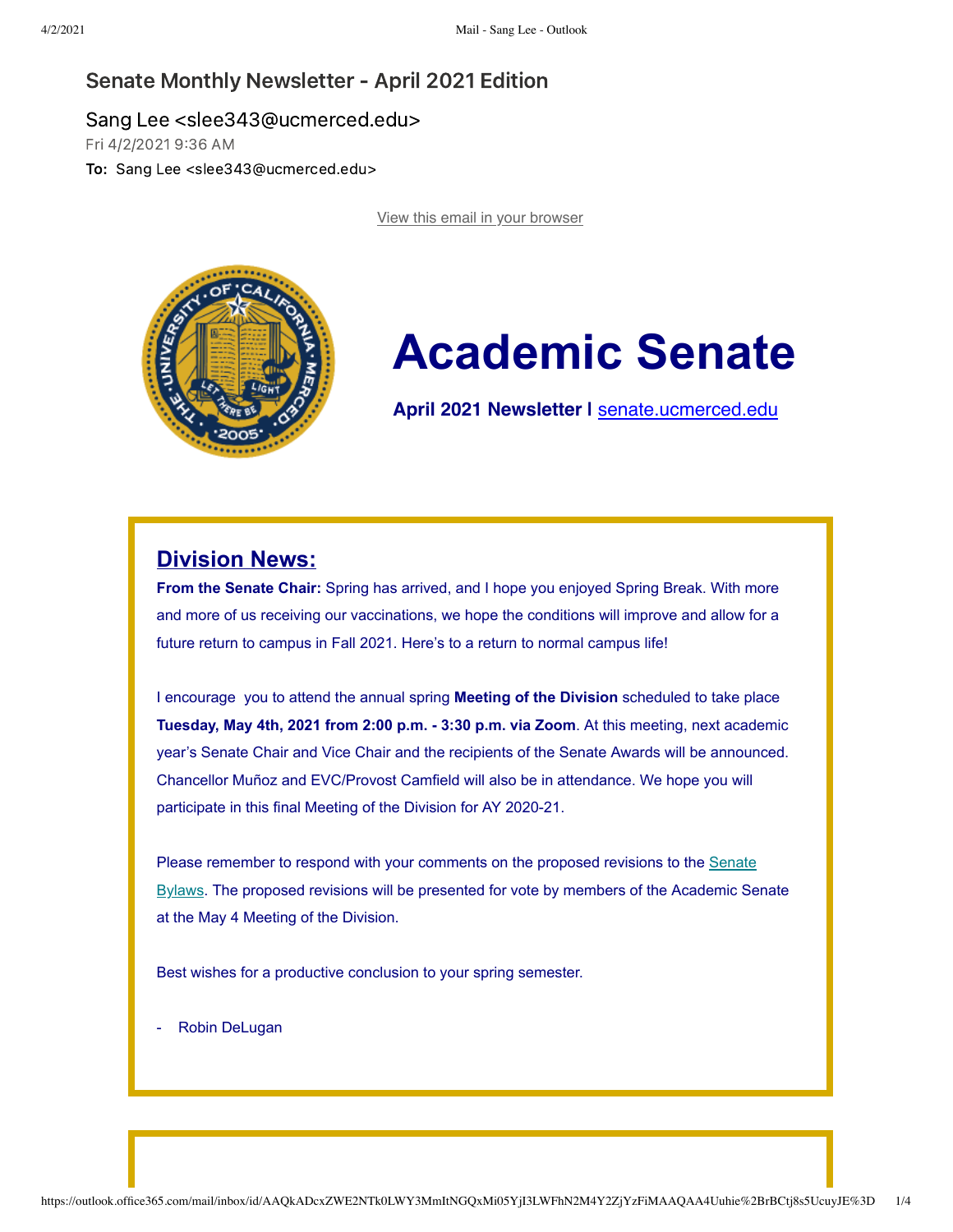# **Committee Highlights**

[The](https://ucmerced.us18.list-manage.com/track/click?u=7a4be5fc797127c29f7d3935b&id=46158e19af&e=c9b970b0f8) [Admissions and Financial Aid](https://ucmerced.us18.list-manage.com/track/click?u=7a4be5fc797127c29f7d3935b&id=5959f85ccf&e=c9b970b0f8) [Committee](https://ucmerced.us18.list-manage.com/track/click?u=7a4be5fc797127c29f7d3935b&id=a73983a109&e=c9b970b0f8) (AFAC) completed its review of the Admissions by Exception applications and associated recommendations. AFAC issued its comments on the proposal to establish the Writing Studies major.

[The Committee on Academic Personnel \(](https://ucmerced.us18.list-manage.com/track/click?u=7a4be5fc797127c29f7d3935b&id=6c5367fdc1&e=c9b970b0f8)CAP) commented on the proposed retirement of MAPP leave-related sections, is reviewing other systemwide items, and continues to conduct its usual business of case review.

[The Committee on Academic Planning and Resource Allocation](https://ucmerced.us18.list-manage.com/track/click?u=7a4be5fc797127c29f7d3935b&id=f3a79df9e2&e=c9b970b0f8) (CAPRA) continues to consult with the EVC/Provost and APAPB on phase III of academic planning as well as strategic planning and the budget. CAPRA commented on the proposed Writing Studies major and the proposed Presidential Policy on Classification of Gifts and Sponsored Awards. The committee is also reviewing the proposed MPH program.

[The Committee on Research](https://ucmerced.us18.list-manage.com/track/click?u=7a4be5fc797127c29f7d3935b&id=a13324db75&e=c9b970b0f8) (COR) is preparing, in conjunction with the interim VCORED, for the review of the instrumentation grant proposals. CoR commented on the proposed Writing Studies major, and is reviewing the proposed MPH program, the proposed Presidential Policy on Classification of Gifts and Sponsored Awards, and the proposed Presidential Policy on Native American Cultural Affiliation and Repatriation.

[The Committee on Rules and Elections](https://ucmerced.us18.list-manage.com/track/click?u=7a4be5fc797127c29f7d3935b&id=07d6919605&e=c9b970b0f8) (CRE) has invited campus stakeholders to review proposed revisions to the Senate Bylaws. The revisions will be discussed at the May 4 Meeting of the Merced Division of the Academic Senate.

[The Committee for Diversity and Equity](https://ucmerced.us18.list-manage.com/track/click?u=7a4be5fc797127c29f7d3935b&id=d326b5b42c&e=c9b970b0f8) (D&E) discussed how best to incorporate diversity in faculty hiring, in consultation with Associate Vice Provost for the Faculty Valdez. D&E also discussed the best use of the anti-racism Senate funds provided by the Chancellor, opined on the proposal to establish a Master of Data Science and Analytics program, and transmitted a memo on the proposed Universitywide Police Policies and Administrative Procedures.

[The Committee on Faculty Welfare and Academic Freedom](https://ucmerced.us18.list-manage.com/track/click?u=7a4be5fc797127c29f7d3935b&id=26cdf7bfbe&e=c9b970b0f8) (FWAF) discussed the proposal to add a Teaching Professor to CAP in consultation with the Chairs of CoC, CRE, and D&E, and the Vice Chair of CAP. FWAF also discussed the faculty-graduate student conflict resolution infrastructure, consulted with Associate Vice Provost for the Faculty Valdez on consideration of Equity, Diversity and Inclusion efforts in faculty evaluation, consulted with the ECEC Director on ECEC governance and communication channels, and issued its review memo on the proposed Universitywide Police Policies and Administrative Procedures.

[The Graduate Council](https://ucmerced.us18.list-manage.com/track/click?u=7a4be5fc797127c29f7d3935b&id=9aef8d0f9e&e=c9b970b0f8) (GC) finalized its preliminary review of the Proposal for the Master of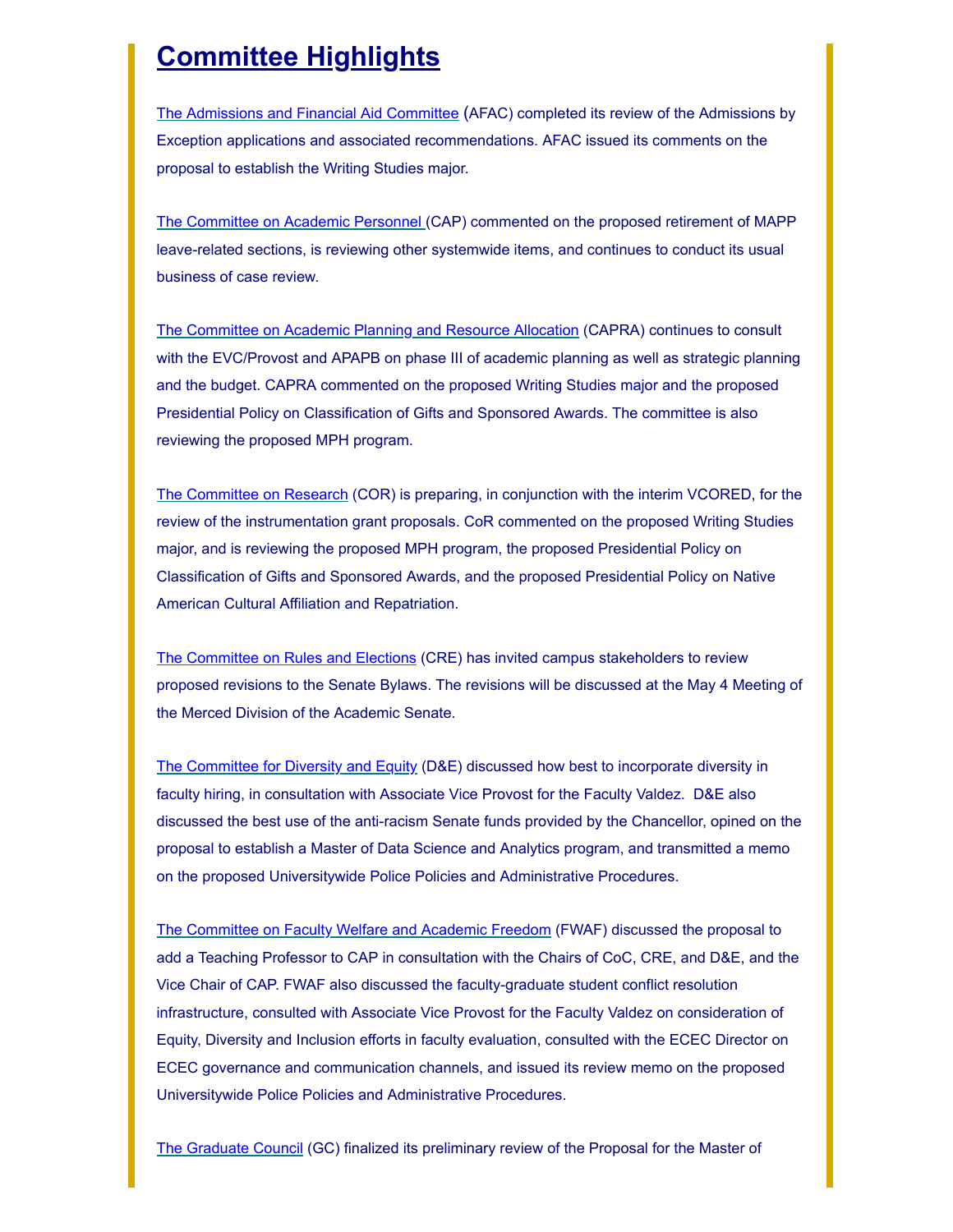Public Health Degree program, and continued its discussions on Graduate Recruitment Fellowships, 4+1 program policy and proposal format, and Fall 2021 planning. GC also consulted with the Registrar on the proposed changes to the recording of student attendance and to the Curriculog course approval system, and with the Dean and the Director of University Extension and Summer Sessions on UC Merced Extension Non-Degree Programs and the policy governing their establishment.

[The Committee on Library and Scholarly Communication](https://ucmerced.us18.list-manage.com/track/click?u=7a4be5fc797127c29f7d3935b&id=fbe4575720&e=c9b970b0f8) (LASC) is very pleased with the new agreement with Elsevier which will contribute greatly to open access publishing of UC research. LASC commented on the proposed MDSA program and is currently reviewing the following campus and systemwide review items: proposed Writing Studies major proposal, proposed Master's in Public Health, the revised Presidential Policy on Native American Cultural Affiliation and Repatriation, and the proposed Presidential Policy of Classification of Gifts and Sponsored Awards. LASC also transmitted a memo to the Senate Chair about the need for Library consultation during the authorship of the program proposals for new academic programs, Schools, and ORUs, that is before the reviewing process for proposals for new academic programs, Schools, and ORUs. This is a follow up to the memo regarding the same topic sent to the Senate Chair last year.

[The Undergraduate Council](https://ucmerced.us18.list-manage.com/track/click?u=7a4be5fc797127c29f7d3935b&id=5cb8d164e7&e=c9b970b0f8) (UGC) approved 17 requests for new/revised courses and endorsed the proposal for a minor in Critical Race and Ethnic Studies; a proposal from the Registrar Office for the addition of a check box to the course proposals in Curriculog; and the proposed amendments to Systemwide Senate Regulation 610. UGC has responded to GC's request for review of policies related to CatCourses auto-population.

[Divisional Council](https://ucmerced.us18.list-manage.com/track/click?u=7a4be5fc797127c29f7d3935b&id=1365944657&e=c9b970b0f8) (DivCo) has discussed a proposal put forth by FWAF to include a Teaching Professor in the CAP membership. A formal request was sent to CRE on March 30 to initiate the relevant Bylaw(s) amendments. LASC Chair DePrano and Librarian Li attended the March 29 DivCo meeting to discuss the process for consulting with the Library in the context of the review of new proposals for academic degree programs.

#### **April Meeting Schedules**

**AFAC** – APR 9 **CAP** – APR 2, 9 ,16, 23, 30 **CAPRA** – APR 12, 16 **CoC** – APR 1 **CoR** – APR 1, 15, 29 **CRE** - APR 20 **D&E** – APR 12

# **Contact the Chair**

Questions, concerns, or issues you would like to see addressed? Contact Senate Chair DeLugan at [senatechair@ucmerced.](https://ucmerced.us18.list-manage.com/track/click?u=7a4be5fc797127c29f7d3935b&id=2308e48945&e=c9b970b0f8)[edu.](https://ucmerced.us18.list-manage.com/track/click?u=7a4be5fc797127c29f7d3935b&id=dda1f11945&e=c9b970b0f8) **\_\_\_\_\_\_\_\_\_\_\_\_\_\_\_\_**